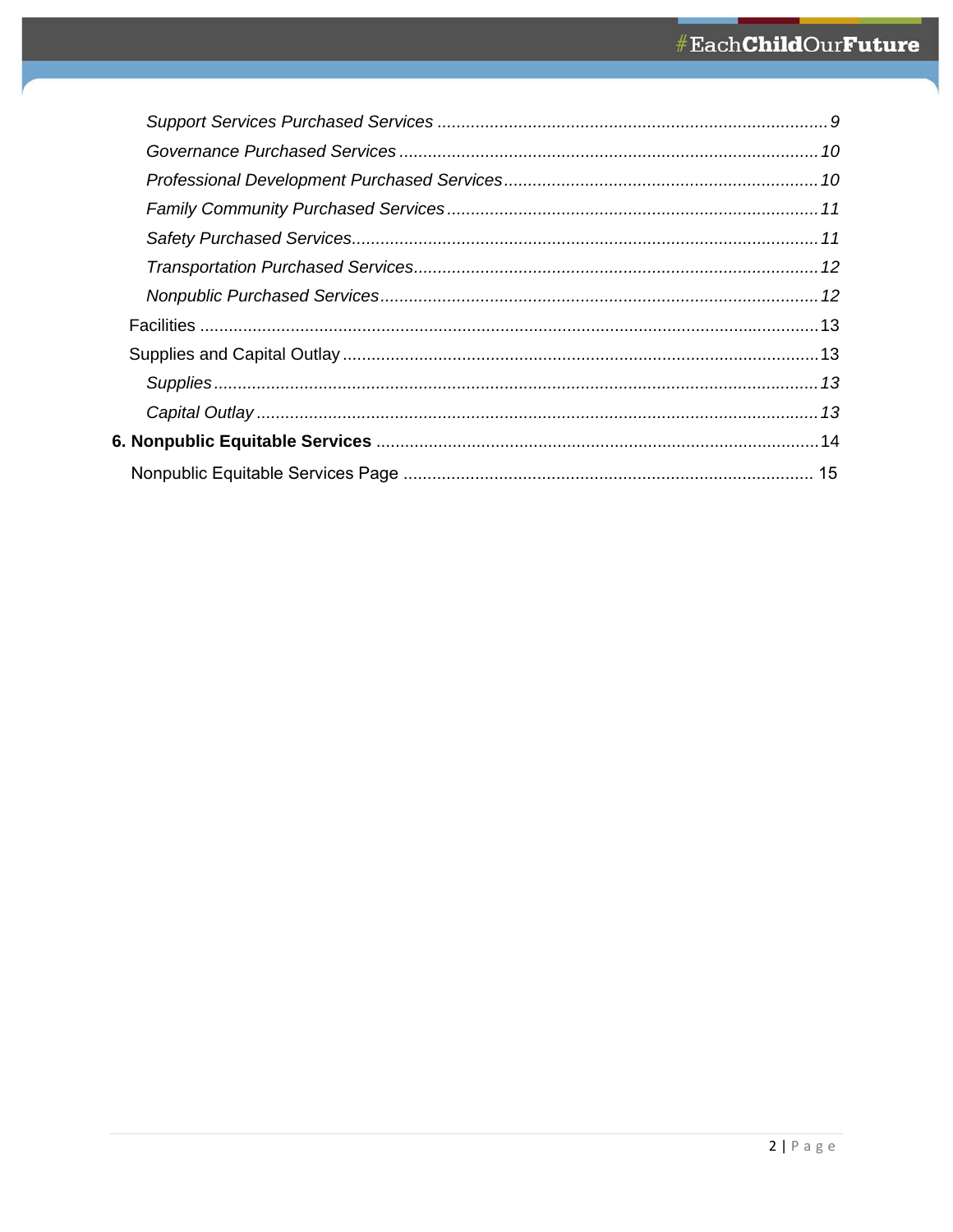## <span id="page-2-0"></span>**1. ESSER Assurances**

*The Elementary and Secondary School Emergency Relief Fund (ESSER Fund) is intended to address the impact that Novel Coronavirus Disease 2019 (COVID-19) has had, and continues to have, on public and nonpublic elementary and secondary schools.* 

*The LEA shall abide with all the requirements and assurances specified in the ESSER Certification and Agreement for Funding under the Education Stabilization Program signed by the state. [LINK HERE](https://ccip.ode.state.oh.us/DocumentLibrary/ViewDocument.aspx?DocumentKey=84350)*

- $\Box$  LEA shall, to the greatest extent practicable, continue to compensate its employees and contractors during the period of any disruptions or closures related to COVID-19, based on the unique financial circumstances of the entity.
- $\Box$  LEA shall provide Nonpublic Equitable Services as required by ESSA. The LEA is required to maintain, the following documentation about the consultation process:
	- Written Affirmation ESEA section 1117(b)(5), Results of Agreement: ESEA section 1117(b)(1) and, if applicable Reason for Disagreement ESEA section 1117(b)(2).
- $\Box$  LEA will ensure that every recipient and subrecipient of ESSER funds will cooperate with any examination of records with respect to such funds by making records available for inspection, production, and examination, and authorized individuals available for interview and examination, upon the request of (i) the Department and/or its Inspector General; or (ii) any other federal agency, commission, or department in the lawful exercise of its jurisdiction and authority.
- $\Box$  Any LEA receiving funding under this program will have on file with the SEA a set of assurances that meets the requirements of section 442 of the General Education Provisions Act (GEPA) (20 U.S.C. 1232e)

 $\Box$  LEA will ensure that it will comply with the requirements of section 427 of GEPA (20 U.S.C. 1228a). The LEA commits to maintaining and will produce upon request by the (i) the Department and/or its Inspector General; or (ii) any other federal agency, commission, or department in the lawful exercise of its jurisdiction and authority, a description of how the LEA complied with this requirement including putting in place steps to permit students, teachers and other program beneficiaries to overcome barriers (including barriers based on gender, race, color, national origin, disability and age) that might impede equal access to, or participation in, the program.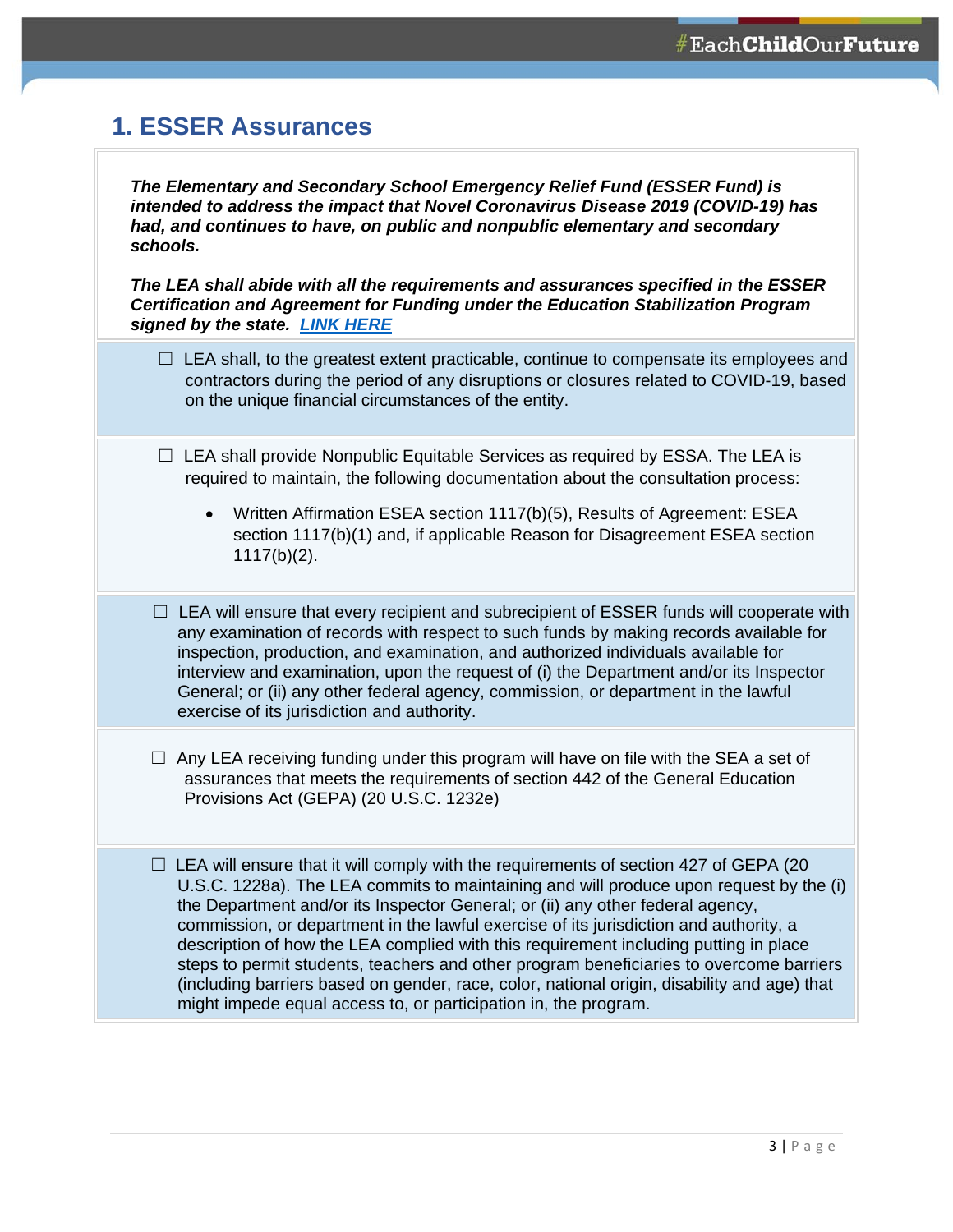### <span id="page-3-0"></span>**2. ESSER Fund Request**

ESSER Funds may be used for allowable expenses from March 13, 2020 until September 30, 2022. LEAs must check the box below to indicate if ESSER Funds are needed for access prior to July 1, 2020. If so, LEA must understand that they may be additional reporting and accounting requirements related to drawing funds prior to July 1, 2020. The LEA will enter a history log note to notify the Office of Federal programs.

Does the LEA need to access ESSER Funds prior to July 1, 2020? ☐ **YES** ☐ **NO**

## **3. ESSER Fund Planning**

| 1.) Briefly describe how the LEA is determining its most important educational needs as a |  |
|-------------------------------------------------------------------------------------------|--|
| result of COVID-19.                                                                       |  |

*Estimated number of jobs created or retained as a result of this funding.* 

*2.) Briefly describe how the LEA will assess and address student learning gaps resulting from the disruption in educational services as a result of COVID-19*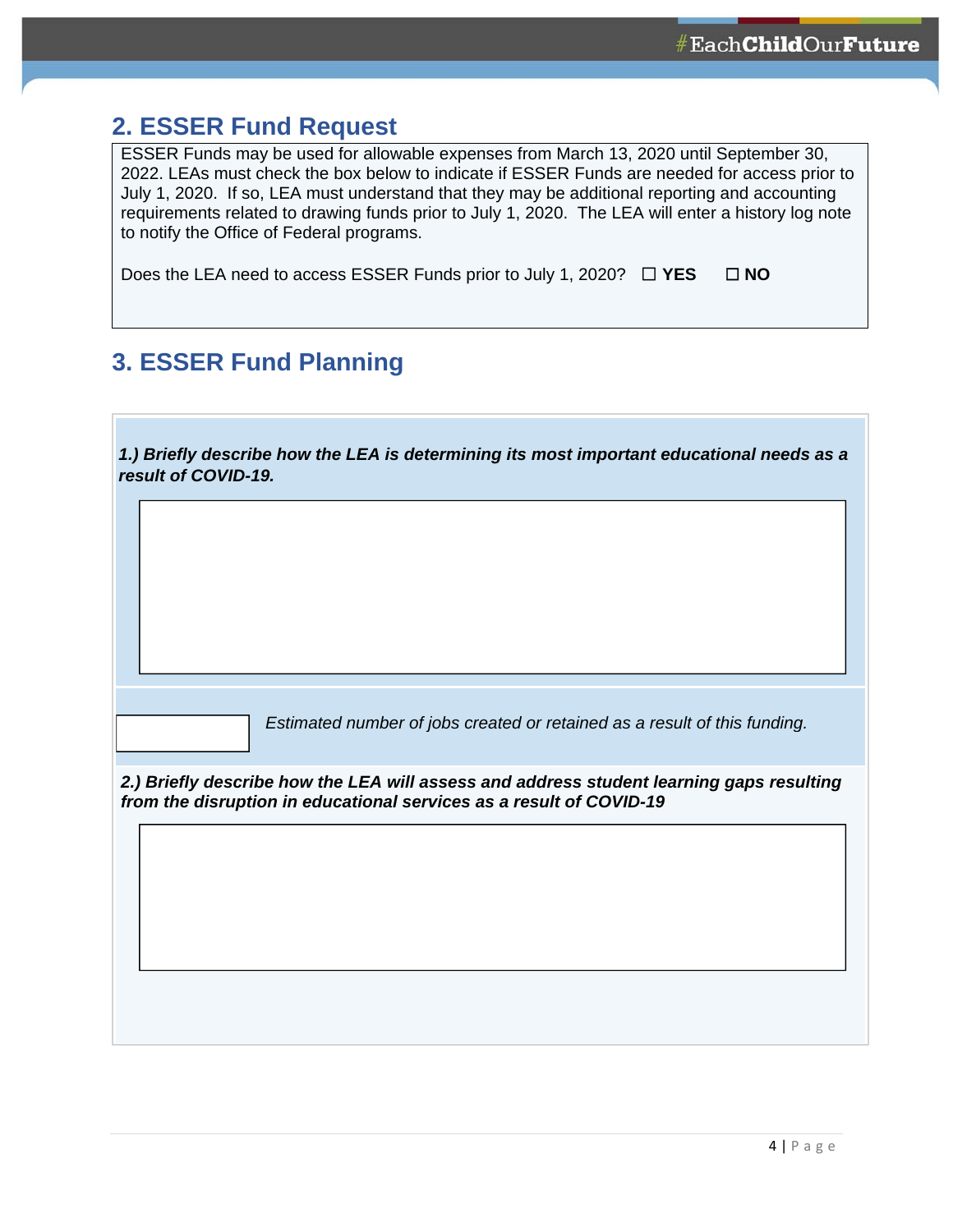*3.) Briefly describe the LEA's proposed timeline for providing services and assistance to students and staff with these funds.* 

*4.) Briefly describe the extent to which the LEA intends to use ESSER funds to promote remote learning.*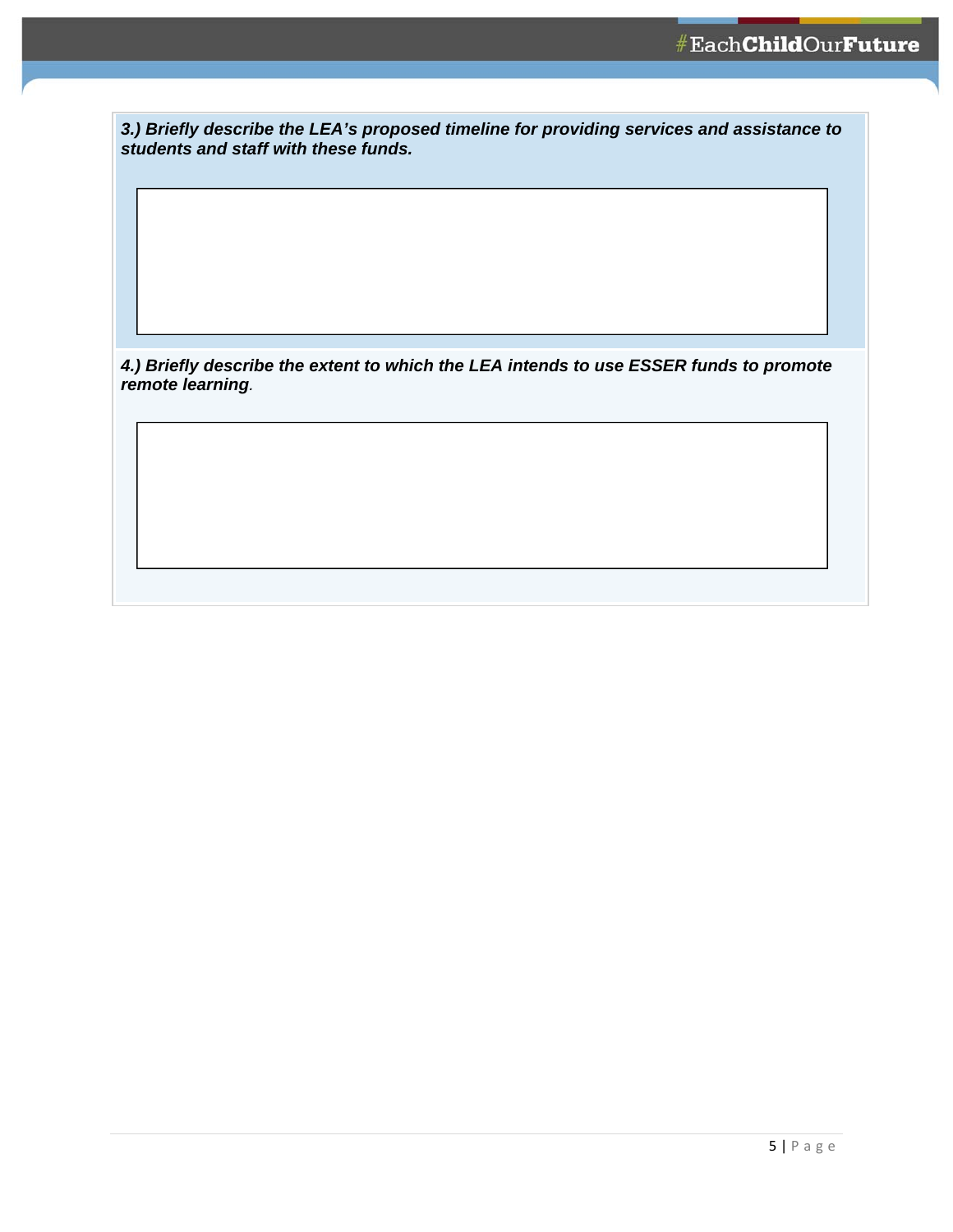## <span id="page-5-0"></span>**4. ESSER Activities**

### **Select activities that the LEA will implement with the ESSER Fund and provide an estimated amount for that activity** (check one or more).

| <b>EST. AMOUNT</b> | Р              | <b>NP</b>         | P-Public<br>NP-Nonpublic                                                                                                                                                                                          |  |  |
|--------------------|----------------|-------------------|-------------------------------------------------------------------------------------------------------------------------------------------------------------------------------------------------------------------|--|--|
|                    |                |                   | a. Activities authorized under ESEA, IDEA, Perkins,<br>McKinney-Vento subtitle B, Adult Education & Family<br><b>Literacy Acts</b>                                                                                |  |  |
|                    | $\blacksquare$ | $\Box$            | b. Coordinate preparedness and response efforts of LEA<br>with state, local, Tribal, and territorial public health<br>departments and other relevant agencies to prevent,<br>prepare for, and respond to COVID-19 |  |  |
|                    | H              | $\Box$            | c. Activities to address unique needs of low-income<br>students, students with disabilities, English learners,<br>racial & ethnic minorities, students experiencing<br>homelessness, foster youth                 |  |  |
|                    | $\mathcal{L}$  | $\Box$            | d. Develop and implement procedures and systems to<br>improve the preparedness and response efforts of LEA                                                                                                        |  |  |
|                    | $\Box$         | $\Box$            | e. Training and PD for staff of LEA on sanitation and<br>minimizing spread of infectious diseases                                                                                                                 |  |  |
|                    | $\mathcal{L}$  | $\Box$            | f.<br>Purchase supplies to clean and sanitize facilities of the<br><b>LEA</b>                                                                                                                                     |  |  |
|                    | $\Box$         | $\Box$            | g. Planning for and coordinating during long-term closures<br>(meals, technology, IDEA, and other educational<br>services provided consistent with Federal, state, local<br>requirements)                         |  |  |
|                    | $\Box$         | $\Box$            | h. Purchase educational technology (including hardware,<br>software, and connectivity) for students served by LEA,<br>including low-income and IDEA                                                               |  |  |
|                    | $\mathbf{r}$   | $\vert \ \ \vert$ | Provide mental health services and supports<br>i.                                                                                                                                                                 |  |  |
|                    | $\blacksquare$ | $\Box$            | j.<br>Plan and implement summer learning and supplemental<br>afterschool activities                                                                                                                               |  |  |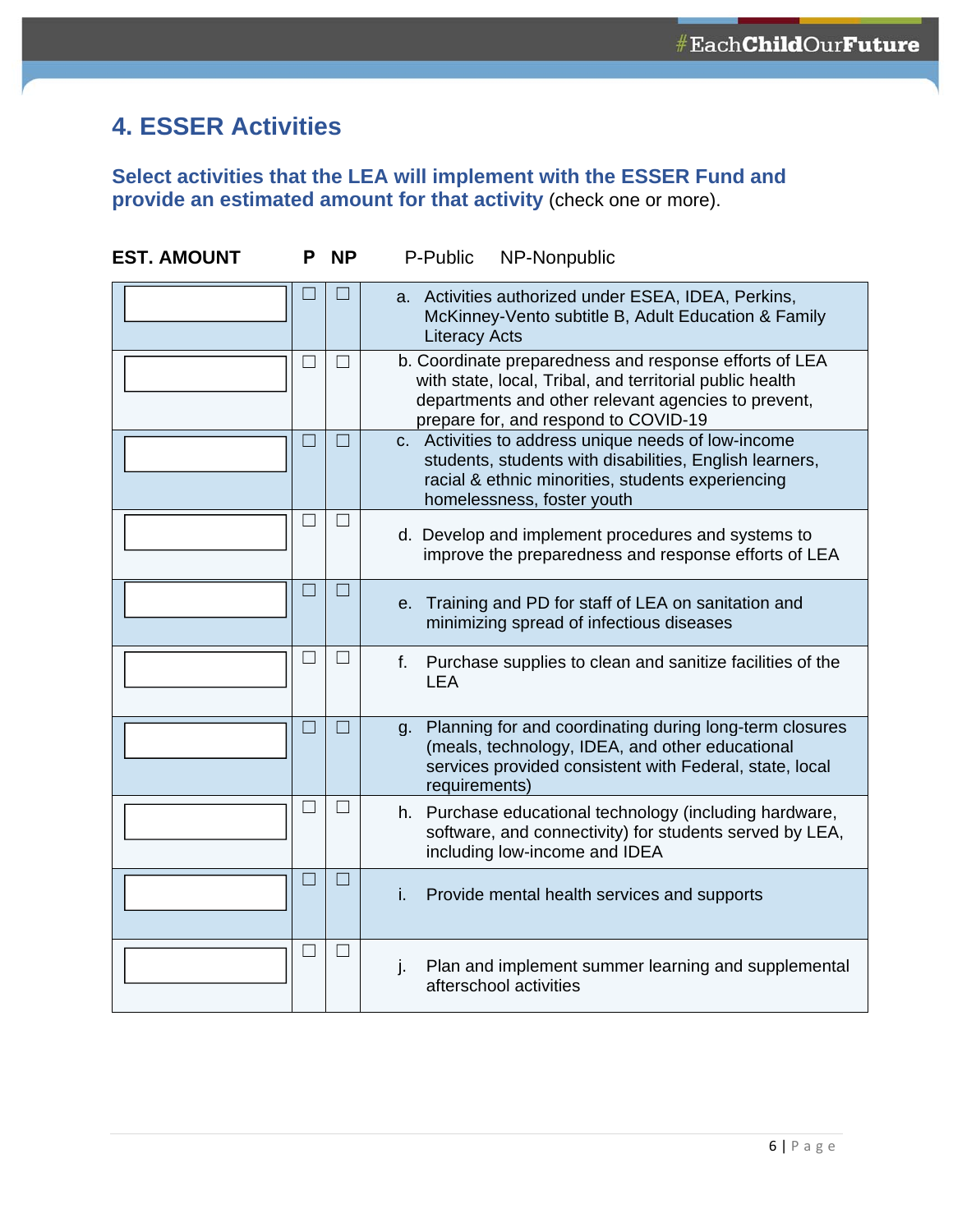<span id="page-6-0"></span>

|  | k. Provide principals and other school leaders with<br>resources necessary to address needs of their individual<br>schools. Please elaborate below.                              |
|--|----------------------------------------------------------------------------------------------------------------------------------------------------------------------------------|
|  | Other activities necessary to maintain the<br>operations and continuity of services in the LEA and<br>continuing to employ existing staff of the LEA. Please<br>elaborate below. |

#### **DETAILS of k – l from above**

Describe how ESSER Funds have been/will be used to provide principals and other school leaders with resources necessary to address needs of their individual schools.

Describe how ESSER Funds have been/will be used for other activities for maintaining the operations and continuity of services in the LEA and continuing to employ existing staff of the LEA.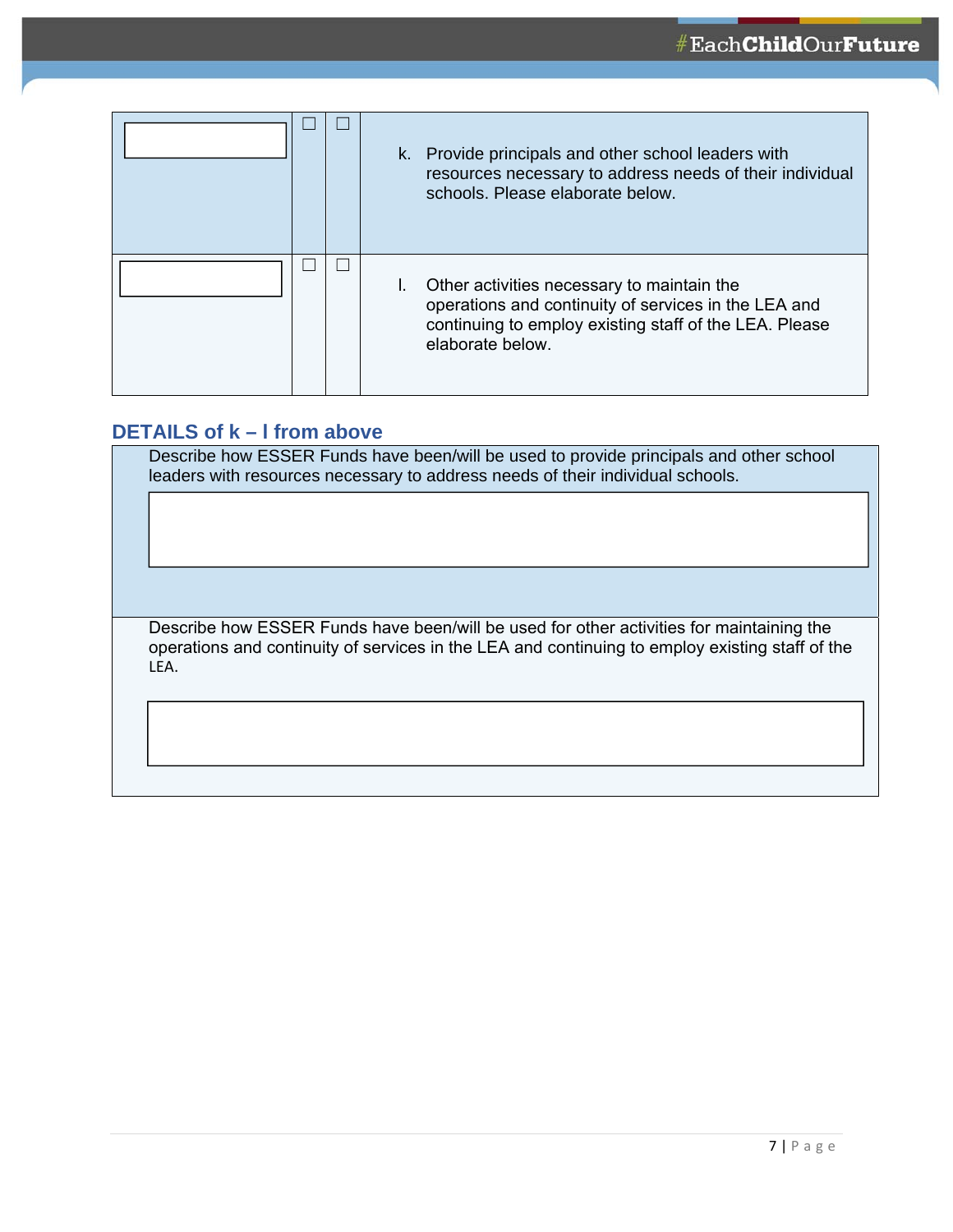## <span id="page-7-0"></span>**5. Budget Items**

| <b>FTEs Paid with ESSER Fund (direct and/or contract service)</b> |                                                          |                |  |  |
|-------------------------------------------------------------------|----------------------------------------------------------|----------------|--|--|
|                                                                   | Instruction: Properly Licensed<br><b>Teachers/Tutors</b> | Specify FTE:   |  |  |
|                                                                   | Governance/Administration                                | Specify FTE:   |  |  |
|                                                                   | <b>Support Services: Non-</b><br>instructional           | Specify FTE:   |  |  |
|                                                                   | <b>Professional Development</b><br>Coach                 | Specify FTE:   |  |  |
|                                                                   | Data/Technology Specialist                               | Specify FTE:   |  |  |
|                                                                   | Other 1                                                  | Specify FTE 1: |  |  |
|                                                                   | Other <sub>2</sub>                                       | Specify FTE 2: |  |  |
|                                                                   | Other <sub>3</sub>                                       | Specify FTE 3: |  |  |
|                                                                   | Other 4                                                  | Specify FTE 4: |  |  |

### **Purchased Services**

Amounts paid for supplemental services rendered by personnel who are not on the payroll of the school district, and other supplemental services which the school district may purchase.

| <b>Instruction Purchased Services - Amounts paid for services rendered by personnel</b><br>not on the payroll of the school district or other services purchased by the LEA. |                        |  |  |  |
|------------------------------------------------------------------------------------------------------------------------------------------------------------------------------|------------------------|--|--|--|
| Teachers /<br>Tutors /<br>Paraprofessionals                                                                                                                                  | <b>Remote Learning</b> |  |  |  |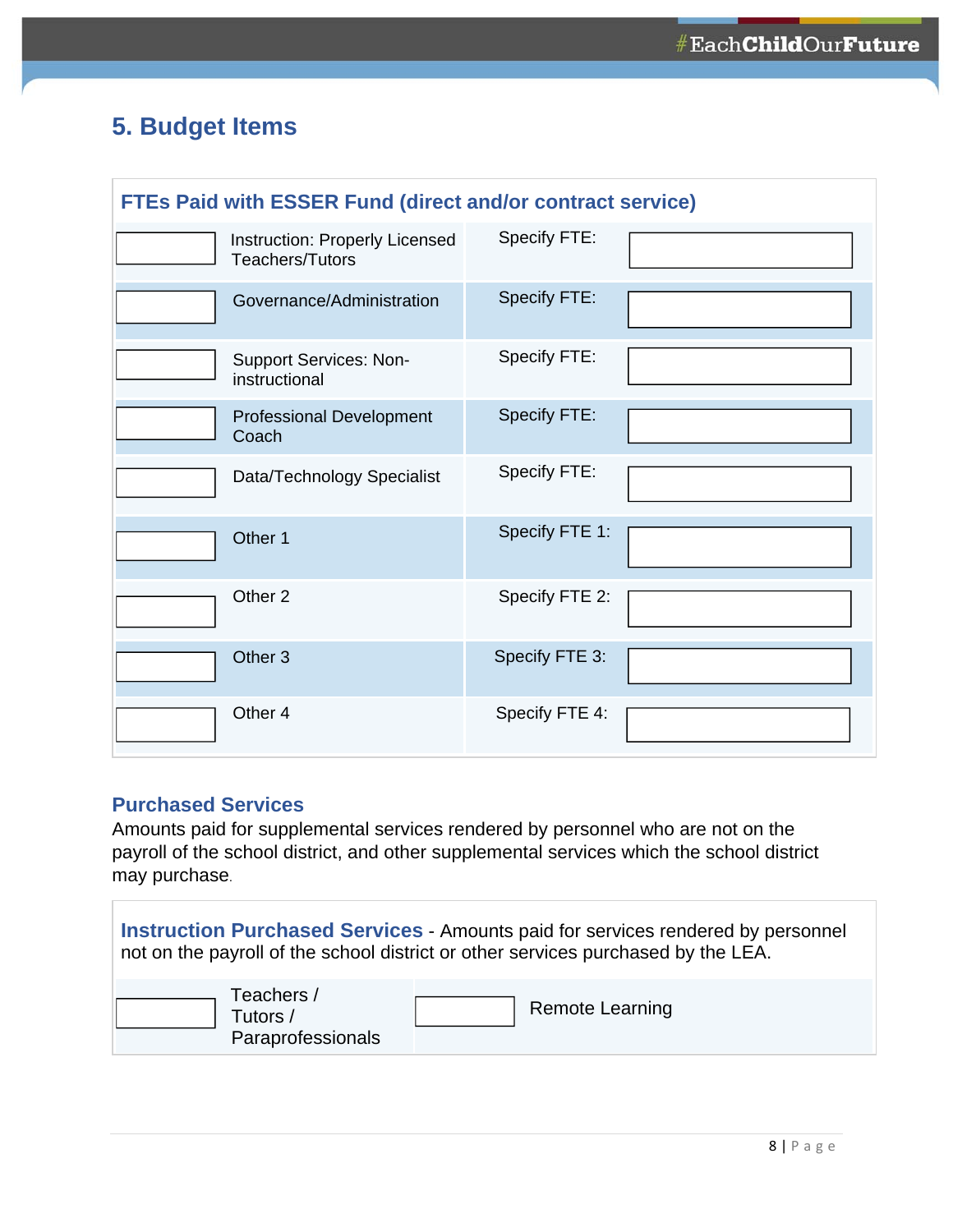<span id="page-8-0"></span>

| Instructional<br><b>Materials</b>    | Equipment/Hardware                             |
|--------------------------------------|------------------------------------------------|
| Software/License                     | EL Teacher/Tutor/Paraprofessionals             |
| <b>Other Purchased</b><br>Services 1 | <b>Other Purchased Services: Description 1</b> |
| <b>Other Purchased</b><br>Services 2 | <b>Other Purchased Services: Description 2</b> |

| <b>Support Services Purchased Services</b> |                                              |  |                                                |  |
|--------------------------------------------|----------------------------------------------|--|------------------------------------------------|--|
|                                            | Coordinator of Support<br><b>Services</b>    |  | <b>Remote Learning</b>                         |  |
|                                            | Counseling/Guidance                          |  | <b>Instructional Support Services</b>          |  |
|                                            | Equipment/Hardware                           |  | <b>Health Services</b>                         |  |
|                                            | Software/License                             |  | Coach (Properly licensed in content<br>area)   |  |
|                                            | <b>Alternative Education</b>                 |  | Data Services                                  |  |
|                                            | Prevention/Intervention<br><b>Specialist</b> |  |                                                |  |
|                                            | <b>Other Purchased</b><br>Services: 1        |  | <b>Other Purchased Services: Description 1</b> |  |
|                                            | <b>Other Purchased</b><br>Services: 2        |  | <b>Other Purchased Services: Description 2</b> |  |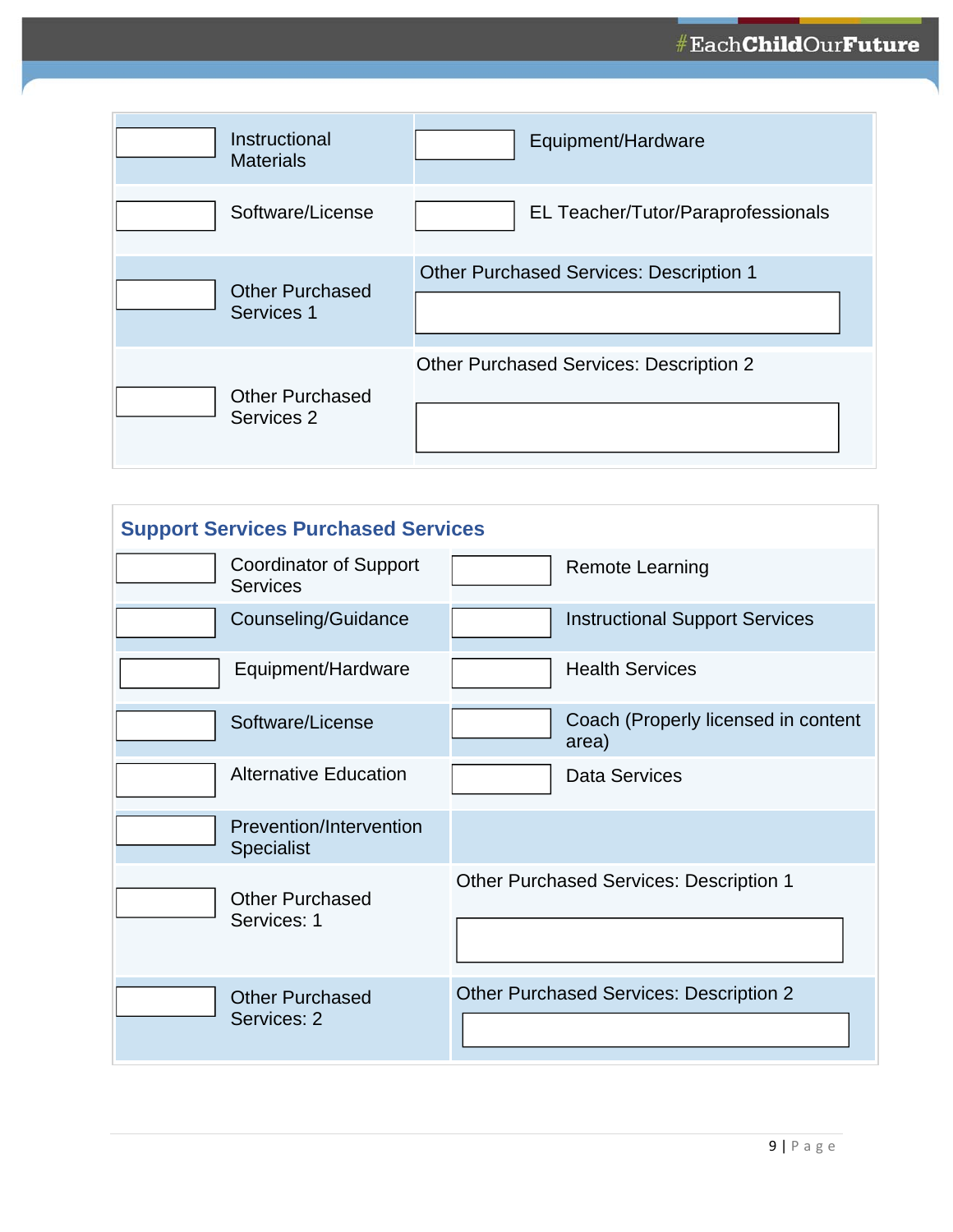<span id="page-9-0"></span>

| <b>Governance Purchased Services</b> |                                                |
|--------------------------------------|------------------------------------------------|
| <b>Program Director</b>              |                                                |
| <b>Other Purchased</b><br>Services 1 | <b>Other Purchased Services: Description 1</b> |
| <b>Other Purchased</b><br>Services 2 | <b>Other Purchased Services: Description 2</b> |

| <b>Professional Development Purchased Services</b> |                                                           |  |                                                           |  |
|----------------------------------------------------|-----------------------------------------------------------|--|-----------------------------------------------------------|--|
|                                                    | Coach (Properly licensed<br>in content area)              |  | Professional Development for<br><b>Infectious Disease</b> |  |
|                                                    | Professional<br><b>Development Consultant</b>             |  | <b>Substitute Teachers</b>                                |  |
|                                                    | Training / Software /<br>Licenses                         |  | Travel Mileage/Meeting Expense                            |  |
|                                                    | Professional<br>Development for<br><b>Remote Learning</b> |  |                                                           |  |
|                                                    | <b>Other Purchased</b><br>Service 1                       |  | <b>Other Purchased Services: Description 1</b>            |  |
|                                                    | <b>Other Purchased</b><br>Service 2                       |  | <b>Other Purchased Services: Description 2</b>            |  |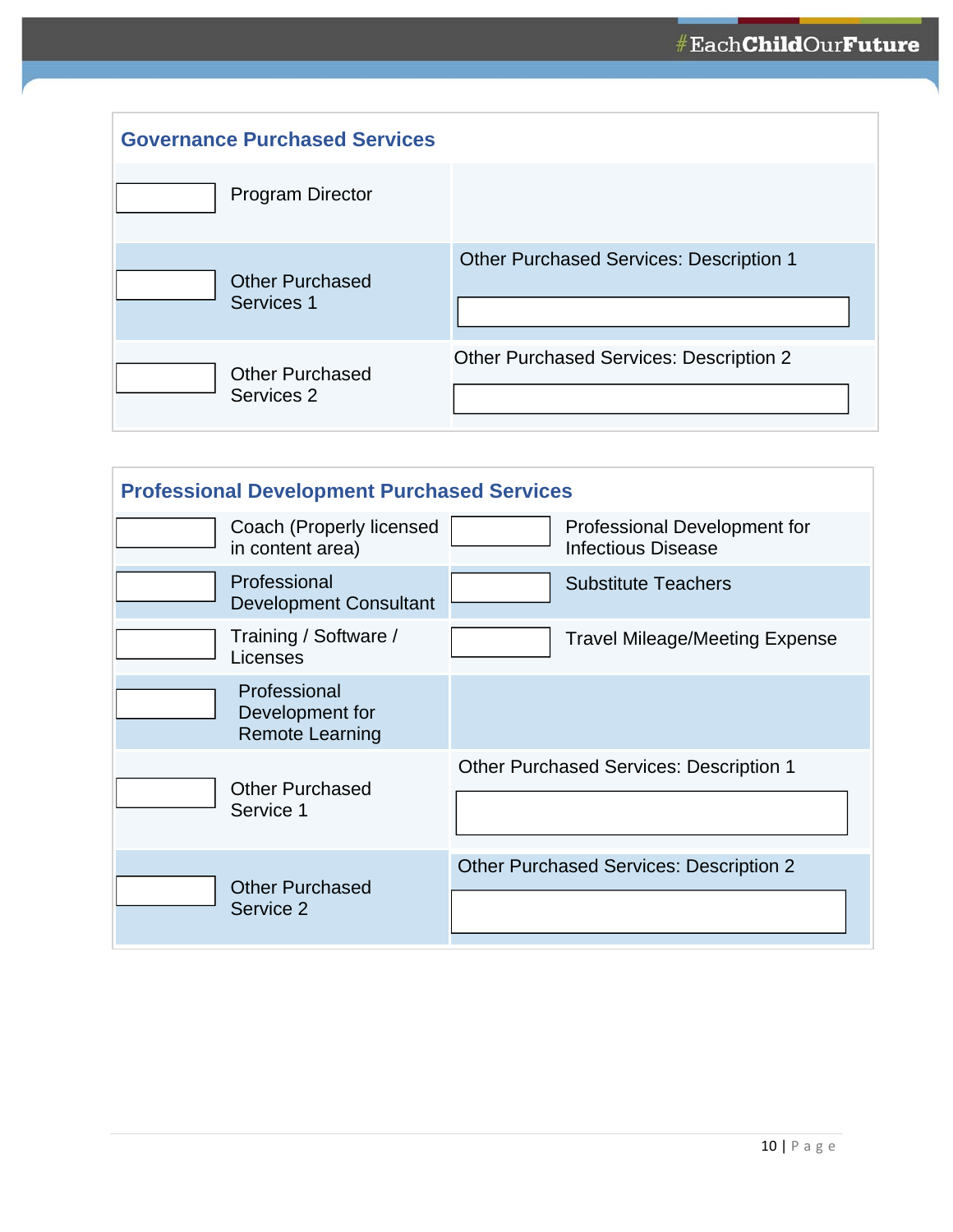<span id="page-10-0"></span>

| <b>Family Community Purchased Services</b>  |                                                |  |  |  |
|---------------------------------------------|------------------------------------------------|--|--|--|
| <b>Parenting Skills Training</b>            | <b>Family Literacy Training</b>                |  |  |  |
| <b>Family Liaison</b>                       | <b>Parent Involvement Materials</b>            |  |  |  |
| Community-wide planning<br>and organization | <b>Remote Learning</b>                         |  |  |  |
| <b>Other Purchased</b><br>Serviced 1        | <b>Other Purchased Services: Description 1</b> |  |  |  |
| <b>Other Purchased</b><br>Service 2         | <b>Other Purchased Services: Description 2</b> |  |  |  |

| <b>Safety Purchased Services</b> |                                                                                                         |                                                        |  |  |
|----------------------------------|---------------------------------------------------------------------------------------------------------|--------------------------------------------------------|--|--|
|                                  | Hiring/Mandatory<br><b>Training of School</b><br><b>Security Personnel/</b><br><b>Resource Officers</b> | Nationwide background check of<br><b>LEA</b> employees |  |  |
|                                  | A School Safety Hotline                                                                                 |                                                        |  |  |
|                                  | <b>Other Purchased</b><br>Service 1                                                                     | <b>Other Purchased Services: Description 1</b>         |  |  |
|                                  | <b>Other Purchased</b><br>Service 2                                                                     | <b>Other Purchased Services: Description 2</b>         |  |  |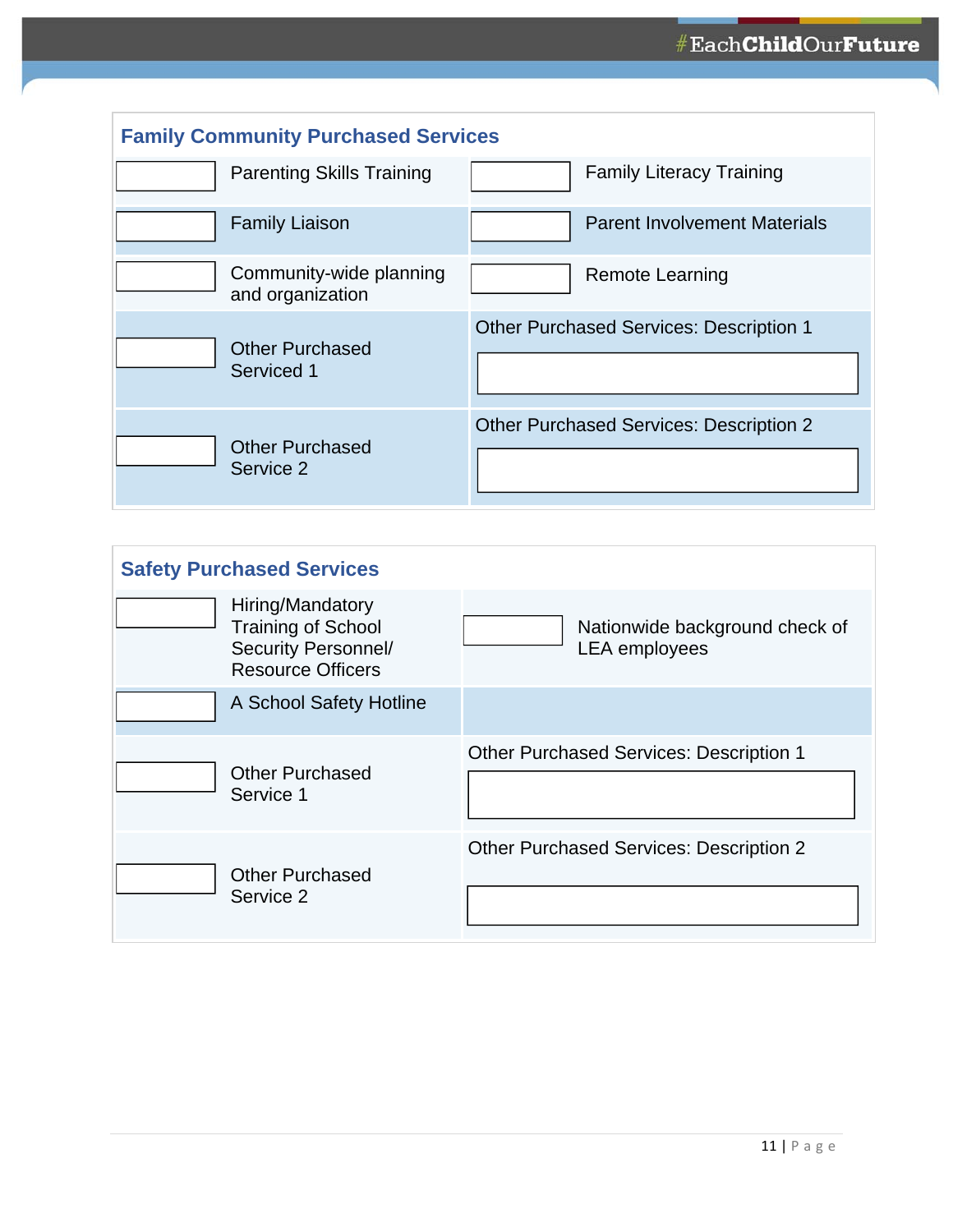<span id="page-11-0"></span>

| <b>Transportation Purchased Services</b>     |                                                |  |  |
|----------------------------------------------|------------------------------------------------|--|--|
| After School/Summer School<br>Transportation |                                                |  |  |
| <b>Other Purchased</b><br>Services 1         | <b>Other Purchased Services: Description 1</b> |  |  |
| <b>Other Purchased</b><br>Services 2         | <b>Other Purchased Services: Description 2</b> |  |  |

| <b>Nonpublic Purchased Services</b>      |                                                |  |
|------------------------------------------|------------------------------------------------|--|
| Teachers / Tutors /<br>Paraprofessionals | Remote Learning / Software<br>License          |  |
| <b>Stipends</b>                          | <b>Professional Development</b>                |  |
| <b>Third Party Provider</b>              | Name of Third-Party Provider:                  |  |
| <b>Other Purchased</b><br>Services 1     | <b>Other Purchased Services: Description 1</b> |  |
| <b>Other Purchased</b><br>Services 2     | <b>Other Purchased Services: Description 2</b> |  |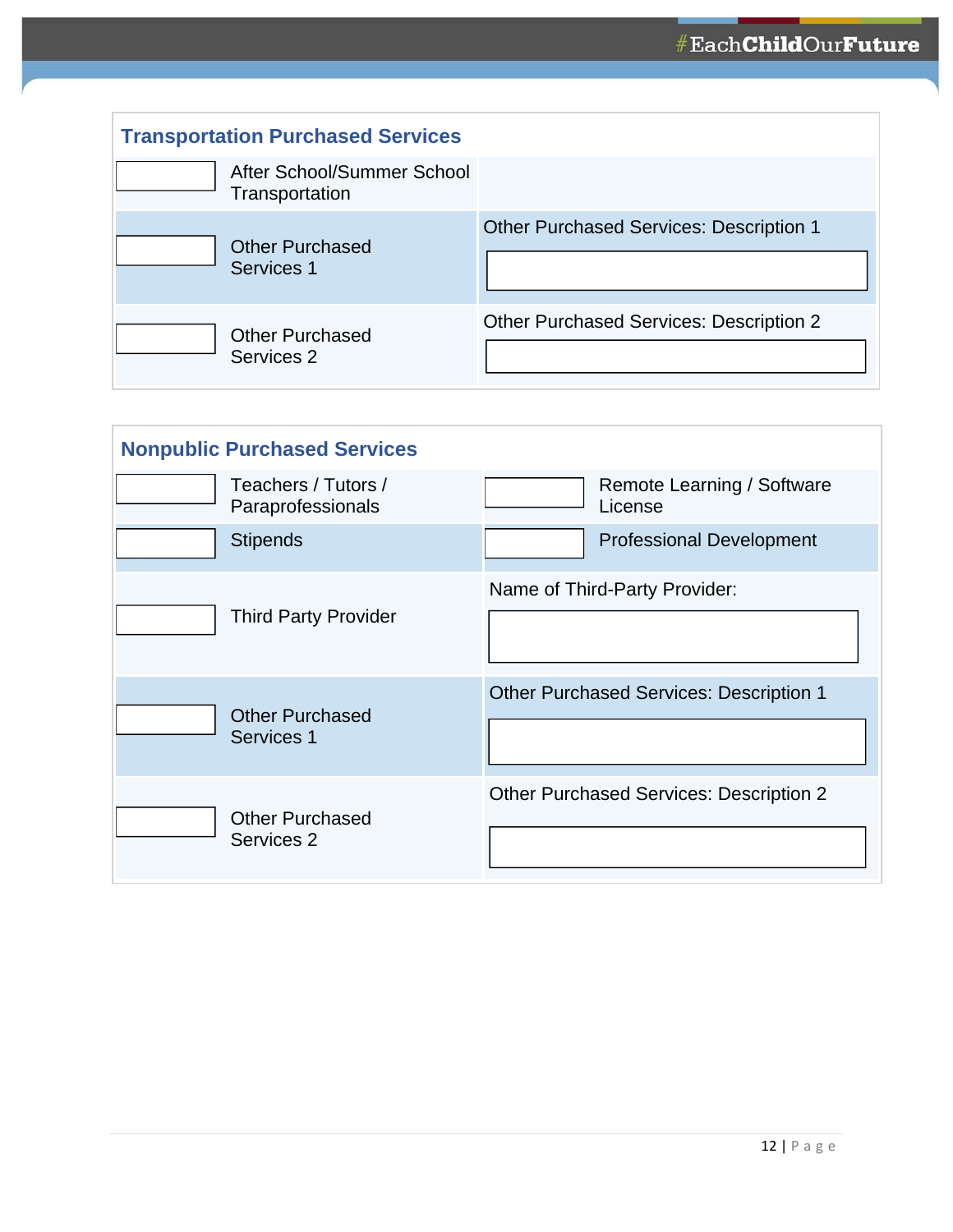<span id="page-12-0"></span>

| <b>Facilities</b>                                              |
|----------------------------------------------------------------|
| Explain how funds budgeted on Facilities budget line are used. |
|                                                                |
|                                                                |
|                                                                |
|                                                                |

## **Supplies and Capital Outlay**

**Supplies - Select the items the district is planning on purchasing with the supply budget. If selecting "other" provide a description of the item/s.** 

| $\Box$ Classroom Supply | $\Box$ Health and Hygiene |
|-------------------------|---------------------------|
| $\Box$ Office Supply    | $\Box$ Software           |
| $\Box$ Computer         |                           |
| $\Box$ Other            | <b>Other Description:</b> |

| Capital Outlay - Select the items below the district is planning on purchasing with<br>the capital budget. If selecting "other" provide a description of the items. |                                              |  |
|---------------------------------------------------------------------------------------------------------------------------------------------------------------------|----------------------------------------------|--|
| $\Box$ Vehicle or School Bus                                                                                                                                        | $\Box$ Technical Infrastructure              |  |
| $\Box$ Equipment Technical                                                                                                                                          |                                              |  |
| Other                                                                                                                                                               | <b>Other: Description</b>                    |  |
| $\Box$ Other                                                                                                                                                        | <b>Other Purchased Services: Description</b> |  |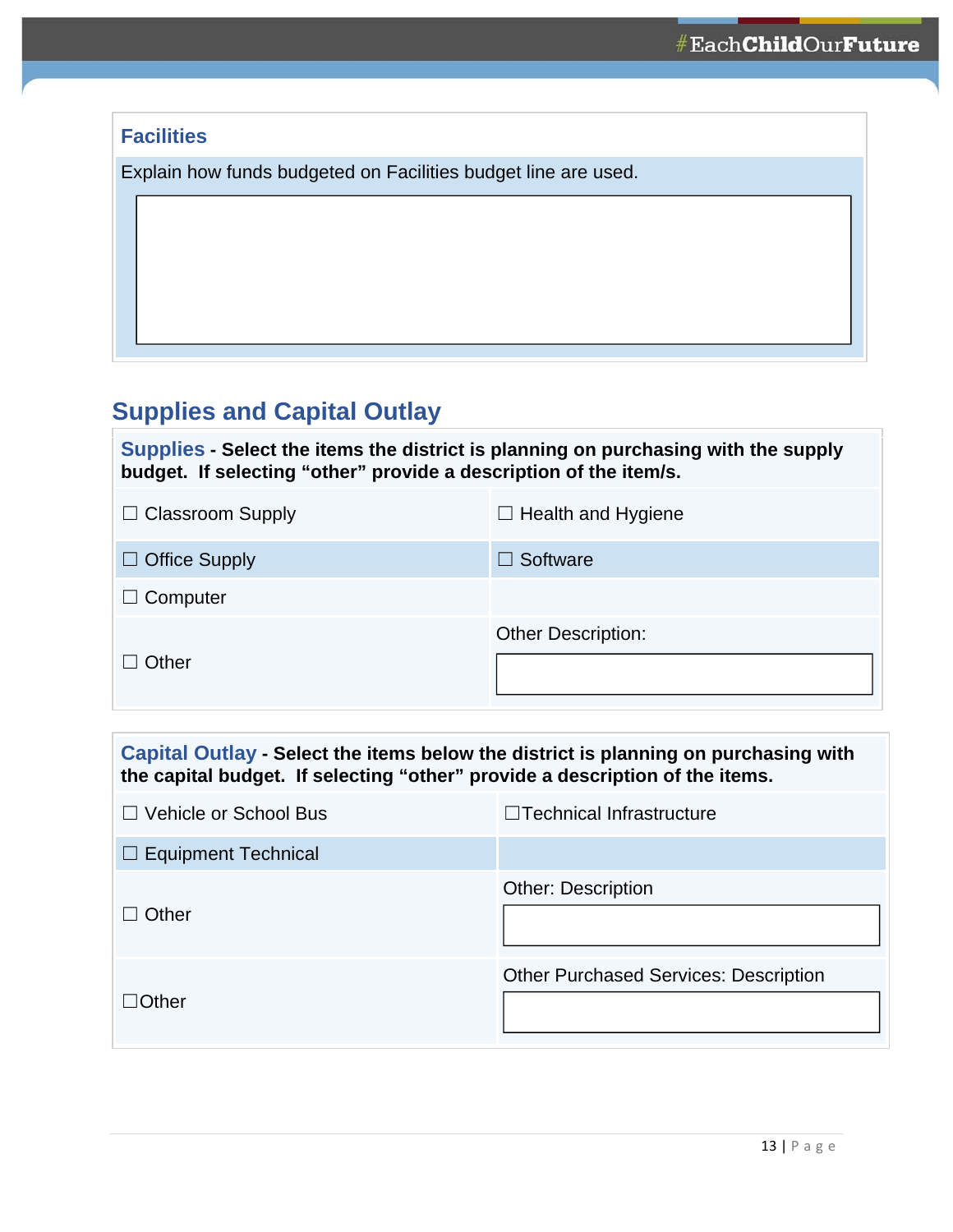### <span id="page-13-0"></span>**6. Nonpublic Equitable Services**

The CARES Act requires an LEA to consult with private school officials on the following topics:

- How the children's needs will be identified;
- What services will be offered;
- How, where, and by whom the services will be provided;
- How the services will be academically assessed and how the results of that assessment will be used to improve those services;
- The size and scope of the equitable services to be provided to the eligible private school children, the proportion of funds that is allocated for such services, and how that proportion of funds is determined;
- The method or sources of data that are used to determine the number of children from low-income families in participating school attendance areas who attend private schools, including whether the LEA will extrapolate data if it uses a survey;
- How and when the LEA will make decisions about the delivery of services to eligible children, including a thorough consideration and analysis of the views of the private school officials on the provision of services through a contract with potential third-party providers;
- How, if the LEA disagrees with the views of the private school officials on the provision of services through a contract, it will provide in writing to such private school officials an analysis of the reasons why it has chosen not to use a contractor;
- Whether the LEA will provide services directly or through a separate government agency, consortium, entity, or third-party contractor;
- Whether to provide equitable services to eligible private school children by creating a pool or pools of funds with all of the funds allocated based on all the children from low-income families in a participating school attendance area who attend private schools or based on the children in the LEA's participating school attendance area who attend private schools with the proportion of funds allocated based on the number of children from low-income families who attend private schools (see B-8 and B-9);
- When, including the approximate time of day, services will be provided; and
- Whether to consolidate and use funds in coordination with eligible funds available for services to private school children under applicable programs, as defined in ESEA section 8501(b)(1), to provide services to eligible private school children participating in those programs (see C-13).

(ESEA section 1117(b)(1); 34 C.F.R. § 200.63).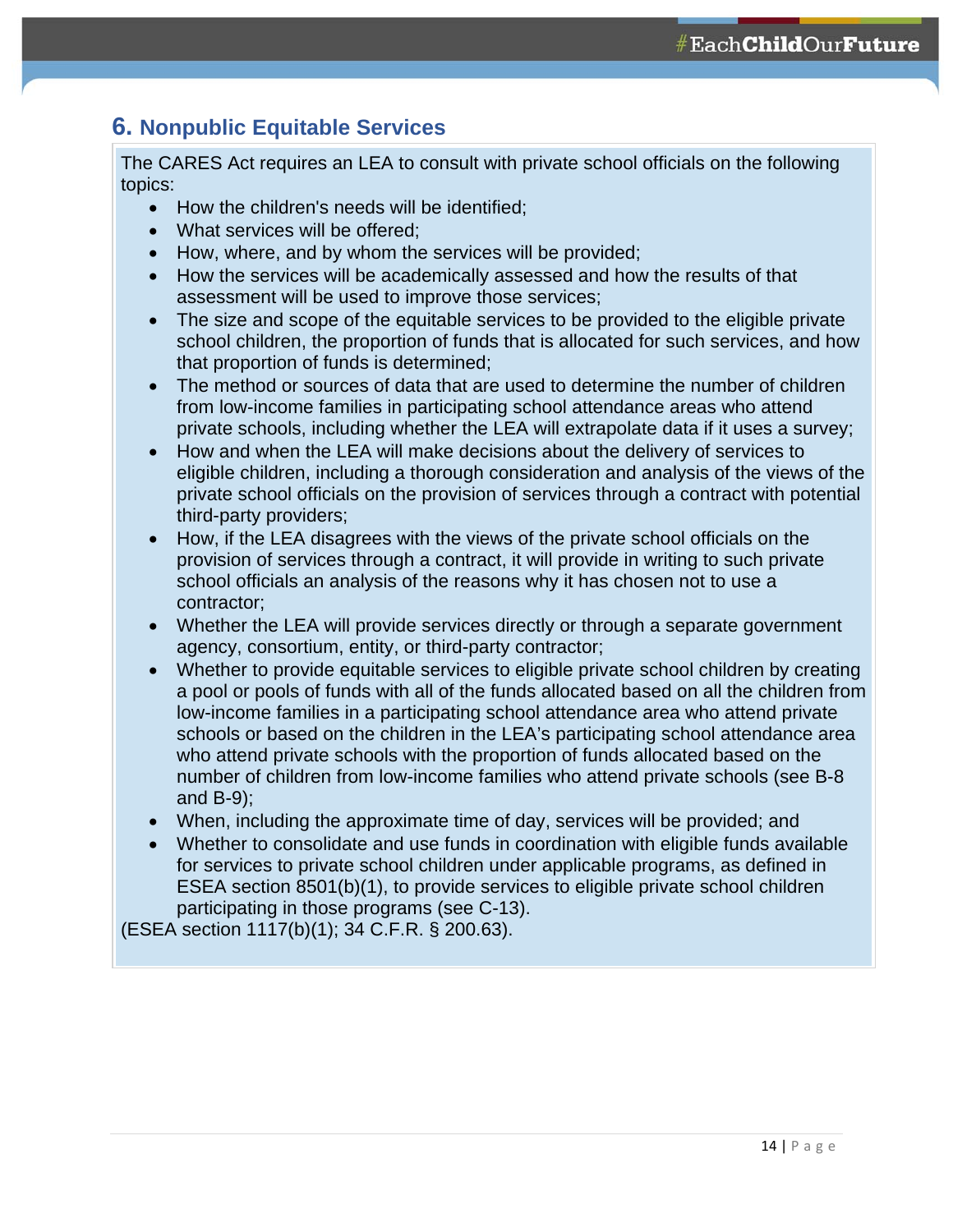<span id="page-14-0"></span>

| Briefly describe how the district has met the consultation requirement. The district is |
|-----------------------------------------------------------------------------------------|
| required to keep documentation of this consultation. It may be uploaded in the          |
| Documents tab in NPDS.                                                                  |

Briefly describe the LEA's proposed timeline for the providing of services and assistance to students and staff in nonpublic schools with ESSER funds.

#### **Nonpublic Equitable Services Page**

**Note:** The Nonpublic Equitable Services Page of the application will be available once the CCIP application goes live within the system. The process of determining nonpublic equitable service amounts is still under review. At the state and national level, there are disagreements about how to appropriately address the nonpublic equitable services requirements ranging from using only non-public school low-income student counts for the calculation to using total enrollment for the calculation. The Department will provide guidance and clarification as it becomes available. Instructions will be within the application in the CCIP system once it goes live.

#### Disclaimer and Possible Scenarios for Planning Purposes

Unlike other federal programs, the Ohio Department of Education does not have complete data to support districts and nonpublic schools in determining the equitable services amounts for the ESSER Funds. Below are some suggestions for how districts and nonpublic schools should plan accordingly. Districts and nonpublic school officials must engage in *timely and meaningful consultation* the same as they would with other federal programming. Among other requirements of the consultation, the process should include the identification of eligible nonpublic schools and the verification of the enrollment and low